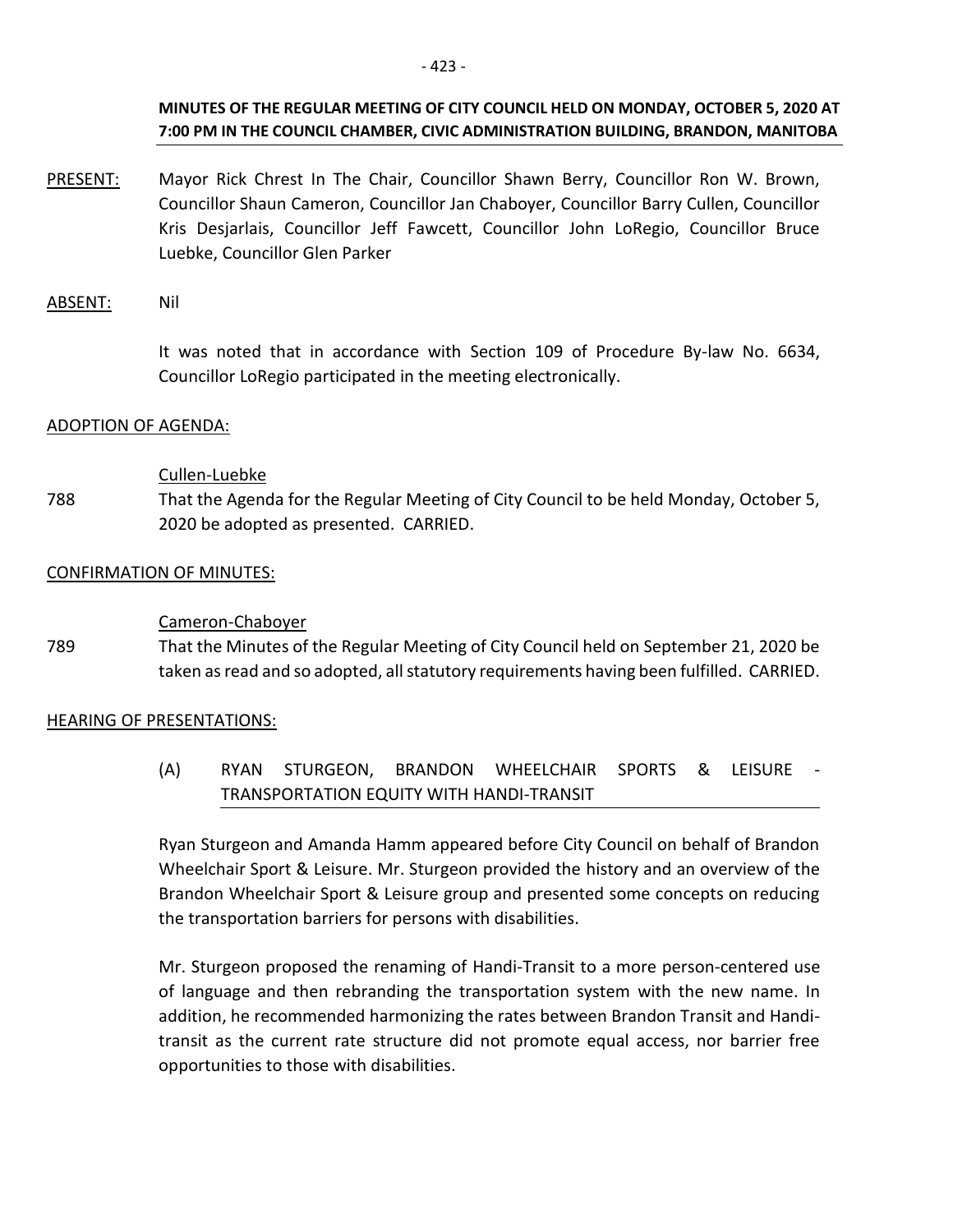# Luebke-Chaboyer

790 That the presentation by Ryan Sturgeon and Amanda Hamm on behalf of Brandon Wheelchair Sports & Leisure be received. CARRIED.

# (B) VIOLET JOSS - PRESERVING THE NAME OF ROSSER AVENUE

Violet Joss appeared before City Council with respect to preserving the name of Rosser Avenue. She provided historical information to clear up any misconceptions about General Rosser, and explained why his name deserved to remain on one of Brandon's main streets

# Parker-Berry

791 That the presentation by Violet Joss with respect to preserving the name of Rosser Avenue be received. CARRIED.

# COMMUNITY COMMENTS/FEEDBACK:

(A) HANDI TRANSIT FARES - THERESA GIBBONS

Councillor Luebke read correspondence dated October 5, 2020 from Theresa Gibbons, a City of Brandon taxpayer on a disability pension, with respect to handi-transit fares.

# HEARING OF DELEGATIONS:

(A) DEIRDRE CHISHOLM, EXECUTIVE DIRECTOR, AGSM - CONTINUATION OF GRANT SUBSIDY FOR ART GALLERY OF SOUTHWESTERN MANITOBA

Deirdre Chisholm, Executive Director of the Art Gallery of Southwestern Manitoba, appeared before City Council with respect to continuation of the grant subsidy for the Art Gallery of Southwestern Manitoba (AGSM). She provided an overview of AGSM which was celebrating 114 years of inspiring community engagement through contemporary art exhibitions, education and event. She concluded by requesting the City of Brandon continue to provide the AGSM with the grant subsidy.

# Chaboyer-Cameron

792 That the presentation by Deirdre Chisholm, Executive Director, AGSM, with respect to the continuation of the grant subsidy for the Art Gallery of Southwestern Manitoba be received. CARRIED.

# PUBLIC HEARINGS:

Nil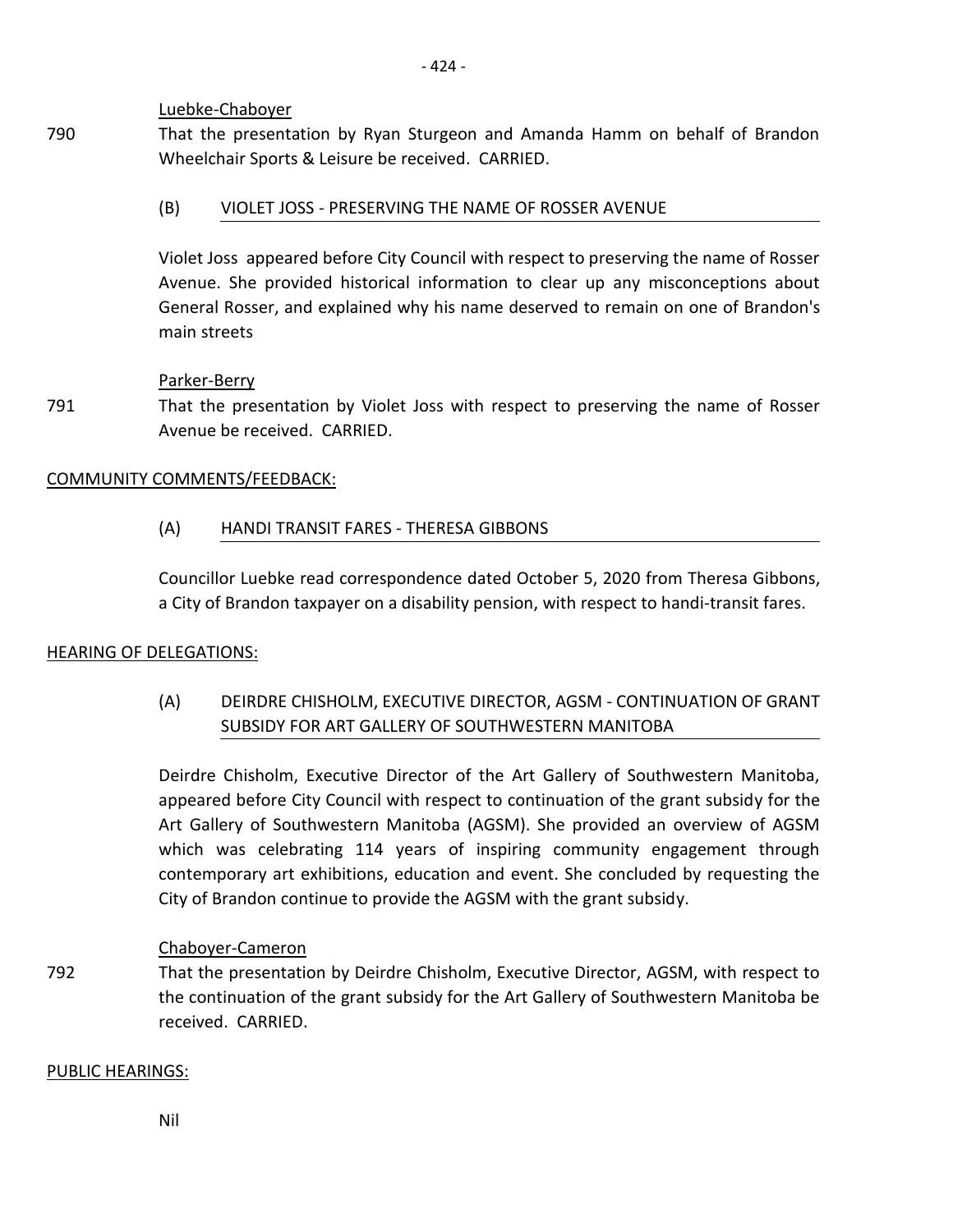# COMMUNICATIONS & PETITIONS:

Nil

# COMMITTEE REPORTS:

| (A) | <b>KEYSTONE CENTRE</b> | VERBAL | <b>OCTOBER 5, 2020</b> |
|-----|------------------------|--------|------------------------|
|     |                        |        |                        |

Councillor Luebke provided a verbal report from the meeting of the Keystone Centre held on September 24, 2020. He noted main topics of discussion included the Federal Throne Speech, the Province's request for proposals for a review and analysis regarding the long-term sustainability plan for the Keystone Centre, and the unaudited financial year-end figures for the Keystone Centre.

Councillor Luebke also noted that Matt Bolley had tendered his resignation as the Chair of the Keystone Board, and thanked Matt for his service.

| (B) | AUDIT AND FINANCE COMMITTEE | VERBAL | <b>OCTOBER 5, 2020</b> |
|-----|-----------------------------|--------|------------------------|
|     |                             |        |                        |

Councillor Fawcett provided a verbal report from the meeting of the Audit & Finance Committee held on September 29, 2020. He noted the sole topic discussed was the August 2020 budget review. He indicated the City was projecting a year end surplus of \$574,000 for the General Fund, and a \$319,000 surplus for the Utility Fund.

Councillor Fawcett noted that COVID-19 had a large impact on revenues, and Administration was continuing to monitor the situation until the end of the year.

In addition, enquires were raised into projects put on hold due to COVID-19, staffing levels, and COVID-19 supply expenditures.

# Parker-Luebke

793 That the reports of the Keystone Centre and the Audit and Finance Committee be received. CARRIED.

# ENQUIRIES:

# (159) MAINTENANCE PLAN FOR POTHOLES

Councillor Luebke enquired if there was a regular maintenance schedule for pothole repairs in problem areas throughout the City of Brandon and whether or not residents were still able to report problem areas through the usual process.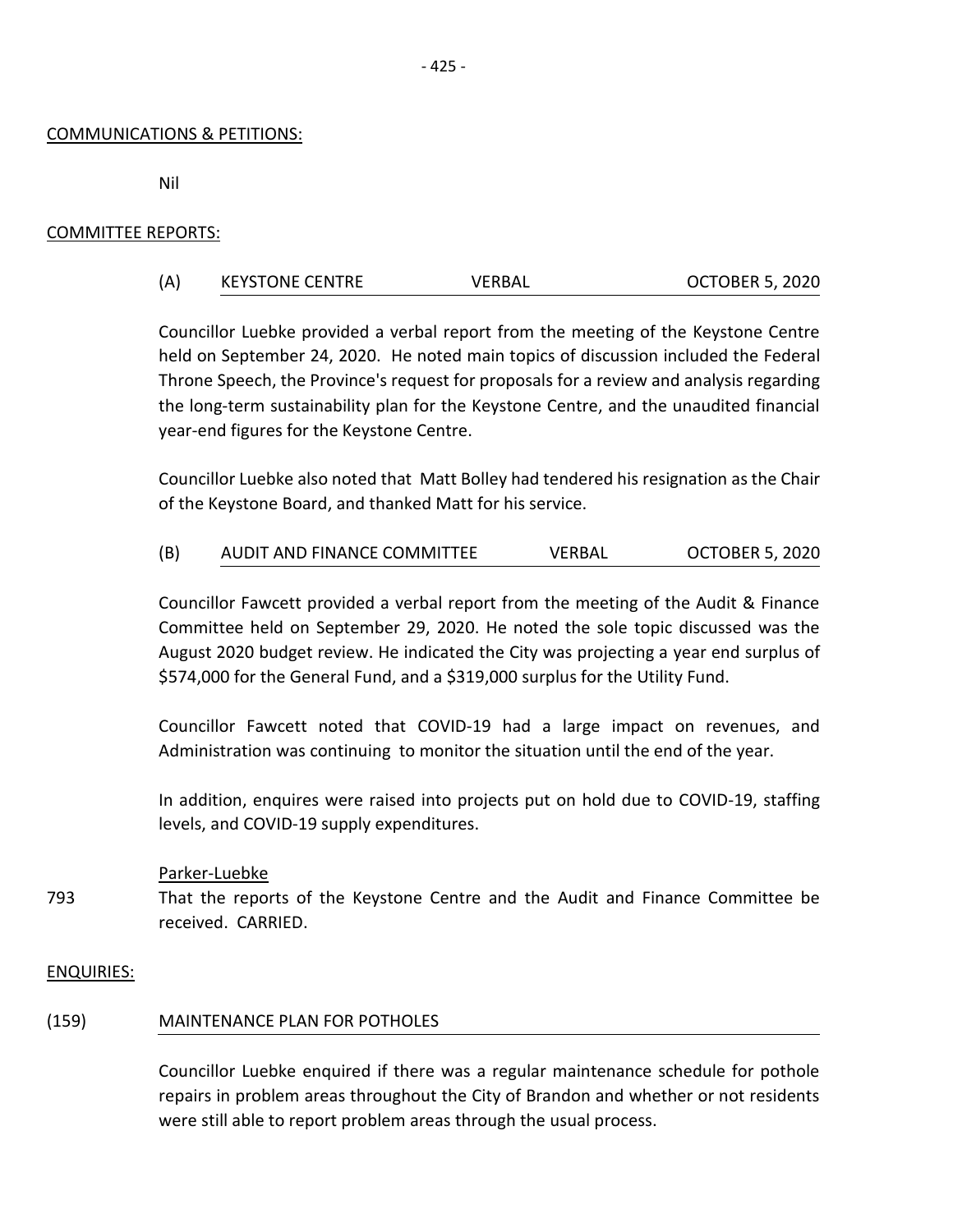At the request of His Worship the Mayor, the Acting City Manager responded that a final city-wide pothole repair blitz was currently underway. He confirmed that problem areas could still be reported by calling the Pothole Hotline at (204) 729-2200 or accessing the online "Report an Issue" form.

# (160) UPDATE ON SIDEWALKS AND CURB CUTTING

Councillor Luebke noted that a large amount of sidewalk repairs and curb cutting had been completed in the South Centre ward over the summer months. He stated that this work had been much appreciated by residents with accessibility issues and enquired if the remainder of the work was expected to be completed this fall.

At the request of His Worship the Mayor, the Acting City Manager responded that thirtythree accessible ramps had been proposed for 2020 with all concrete work having been completed and only landscaping needing to be finished up. He referred anyone interested in ongoing projects to the Capital Projects Dashboard on the website for further information.

# (161) OVERGROWN GRASS & VEGETATION ALONG CN RAIL TRACKS

Councillor Luebke noted an overgrowth of grass and vegetation along the CN Rail tracks between 13th and 18th Streets and enquired if this issue would be addressed prior to winter.

At the request of His Worship the Mayor, the Acting City Manager responded that CN Rail had confirmed the work was expected to be completed as soon as the appropriate equipment became available in 2021.

# ANNOUNCEMENTS:

# JOINT GREEN ACRES AND RICHMOND WARD MEETING

Councillor Chaboyer announced that a joint Green Acres and Richmond Ward meeting would be held on October 20, 2020 in the MNP Hall at the Keystone Centre starting at 7:00 p.m. She advised that agenda items included drainage, overland flooding, the 2021 City of Brandon budget and other city and ward issues. She invited everyone to attend and confirmed that COVID-19 protocols would be followed.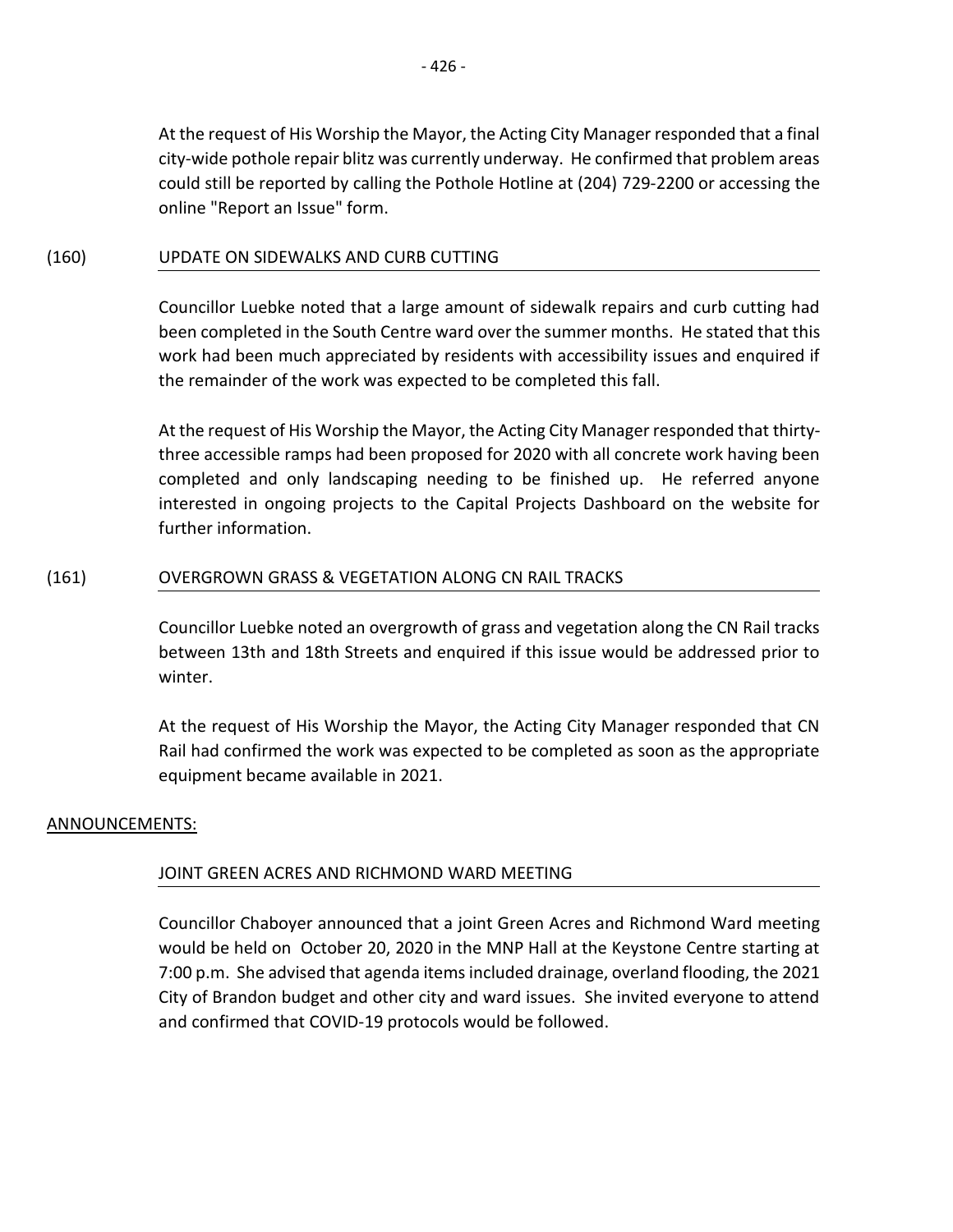### SOUTH CENTRE COMMUNITY MEETING

Councillor Luebke announced that a South Centre Ward community meeting was scheduled for October 7, 2020 in the MNP Hall at the Keystone Centre starting at 7:00 p.m. He advised that agenda items included the Park Avenue Storm Sewer Project, an update on policing and other city and ward issues. He confirmed that COVID-19 protocols were being followed and room capacity would be limited.

### OVERT RACISM AND SILENT DUPLICITY IN CANADA

His Worship Mayor Chrest spoke about the death of Joyce Echaquan, an Indigenous mother of seven from the Manawan First Nation who recorded the horrendous actions of nursing staff at the Centre Hospitalier de Lanaudiere in Joliette, Quebec just prior to her death. Mayor Chrest invited Councillor Kris Desjarlais to share his thoughts on this serious issue.

Councillor Desjarlais spoke of the ongoing overt racism and silent duplicity of Canadians with respect to the treatment of Indigenous Peoples. He implored all Non-Indigenous Canadians, especially community leaders, to stand up and speak out when they witnessed racism of any type.

#### GENERAL BUSINESS:

794

(A) RENT OFFSETTING GRANT TO ART GALLERY OF SOUTHWESTERN MANITOBA - 710 ROSSER AVENUE

City Council considered a report from the Planning & Buildings Department dated September 15, 2020 with respect to the above.

#### Fawcett-Cullen

That the lease agreement executed between The City of Brandon and The Art Gallery of Southwestern Manitoba for a portion of the property located at 710 Rosser Avenue, and to expire at the end of 2024, include a grant in an amount equal to 100% of the annual rental payment CARRIED.

# (B) COUNCIL APPOINTMENTS TO PERSONNEL COMMITTEE

Submitted was a report from the Director of Legislative Services dated September 29, 2020 with respect to the above.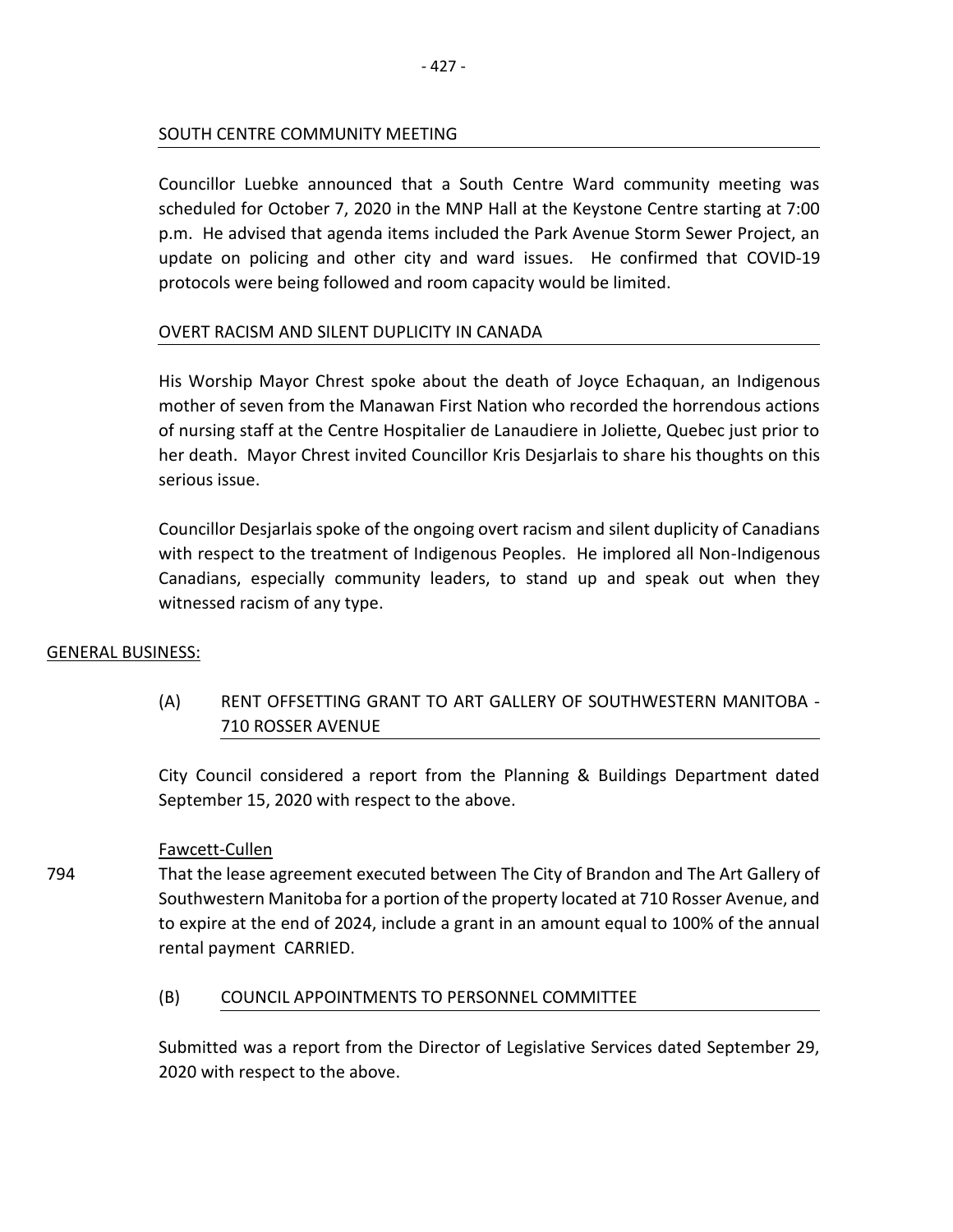#### Fawcett-Cameron

795 That the following members of Council be appointed to the Personnel Committee effective October 6, 2020, with terms of office to expire November 16, 2020:

> Mayor Rick Chrest (Chair) Councillor Jan Chaboyer Councillor Barry Cullen Councillor Kris Desjarlais CARRIED.

# (C) FUNDING TO COMMUNITY CENTRES FOR OPERATING EXPENSES

Considered was a report from Councillor Glen Parker dated September 27, 2020 and in accordance with his notice of motion given at the regular meeting of City Council held September 21, 2020.

### Parker-Luebke

That active community centres receive \$5,000 towards operating expenses to be funded by the Central Council of Community Centres allocation approved by City Council during the 2020 budget deliberations. CARRIED.

(D) ALLOCATION TO LAND ACQUISITION RESERVE FROM SALE OF LANDS FOR CONSTRUCTION OF DALY OVERPASS

City Council considered the report from the Director of Planning dated September 16, 2020 with respect to the above.

# Cullen-Berry

797 That the funds received from the sale of lands to Manitoba Infrastructure for construction of the Daly Overpass be deposited into the Land Acquisition Reserve. CARRIED.

#### BY-LAWS:

796

NO. 7270 TO REZONE PROPERTY LOCATED AT 1230 - 18TH STREET NORTH FROM RESIDENTIAL LARGE LOT TO RESIDENTIAL SINGLE DETACHED, RESIDENTIAL LOW DENSITY AND OPEN SPACE ZONES

> Submitted for consideration was a report from the Legislative Services Department dated September 22, 2020 with respect to the above.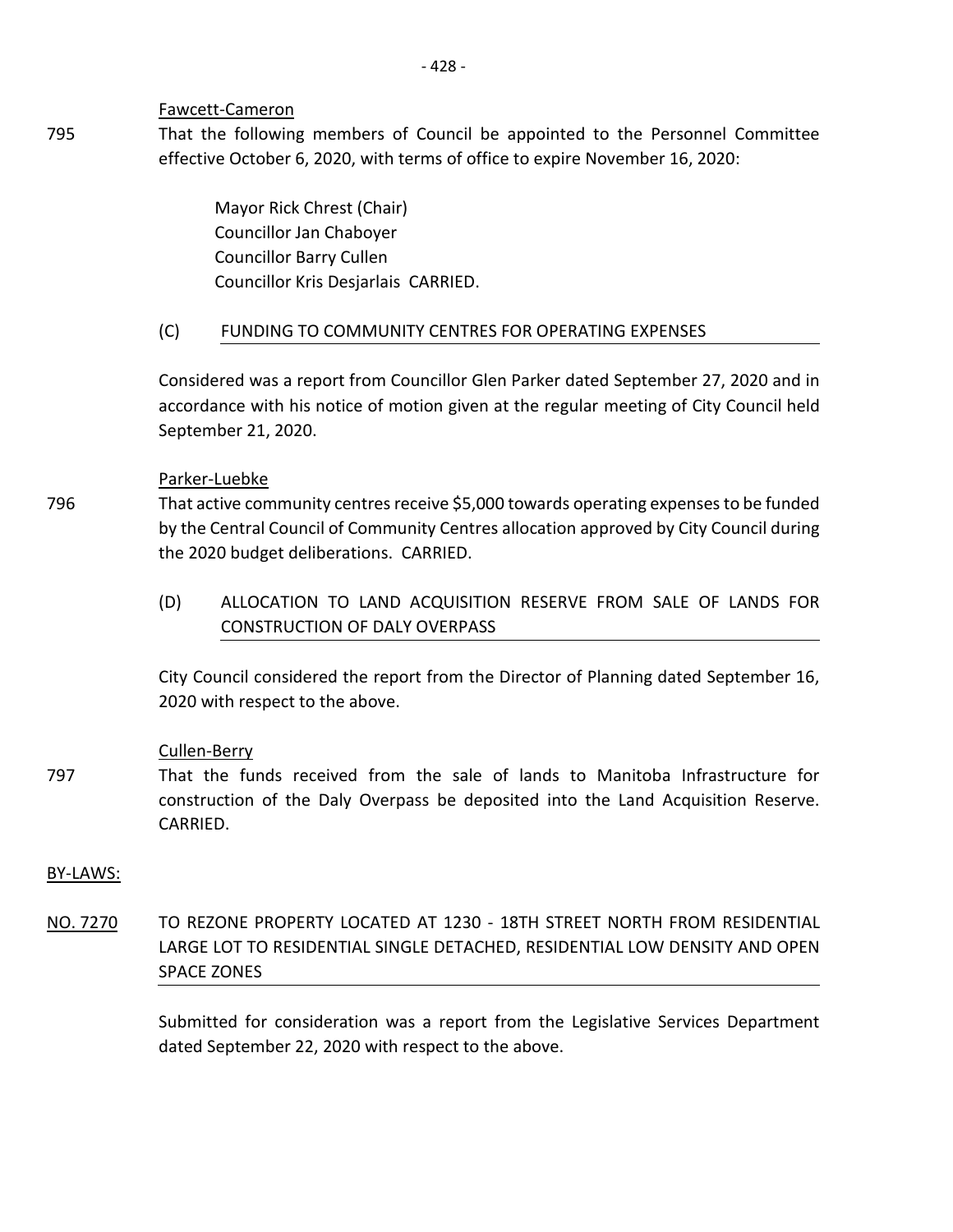### Fawcett-Cameron

798 That By-law No. 7270 to rezone property located at 1230 - 18th Street North (Parcel One: Lot 29, Plan 20556 BLTO in NE 1/4 27-10-19 WPM) from Residential Large Lot (RLL) zone to Residential Single Detached (RSD), Residential Low Density (RLD) and Open Space (OS) zone, be read a second time. CARRIED.

# Fawcett-Cameron

799

And further, that third reading of this by-law be held in abeyance pending the objectors to the by-law be given notice, pursuant to Section 76(3) of The Planning Act, of their right to file a further objection, and the owner or successor entering into a Development Agreement with the City of Brandon subject to the following conditions:

- 1. The Developer agrees to construct 5 bare land condominium units, a common element and public right-of-way in general consistency with the attached site and elevation plans.
- 2. The Developer agrees legally open and construct the shared access adjacent to 18th Street North for the entire length of the proposed development and as such extend a public water main to service the proposed development. The access and right-of-way shall be 7.3 meters in width and designed to conform to the Brandon Fire and Emergency regulations, City of Brandon Sanitation requirements, the latest edition of the City of Brandon Standard Construction Specifications and Manitoba Infrastructure permit conditions. All costs associated with the construction of the access and water main shall be at the sole cost of the Developer.
- 3. The Developer agrees to maintain, at all times, unimpeded and open access to the properties to the south for the property owners of those properties, City of Brandon sanitation vehicles and City of Brandon Fire and Emergency vehicles during construction of the public right-of-way.
- 4. The Developer agrees to contribute to the Brandon School Division cash in lieu of land dedication in the amount specified by the Brandon School Division. The Developer agrees to submit proof of payment to the City of Brandon prior to the issuance of any development and/or building permits.
- 5. The Developer agrees to provide written confirmation that necessary arrangements have been made for postal service and that the pick-up / drop off location of the community mail box has been determined between the Developer and Canada Post, to the approval of Canada Post.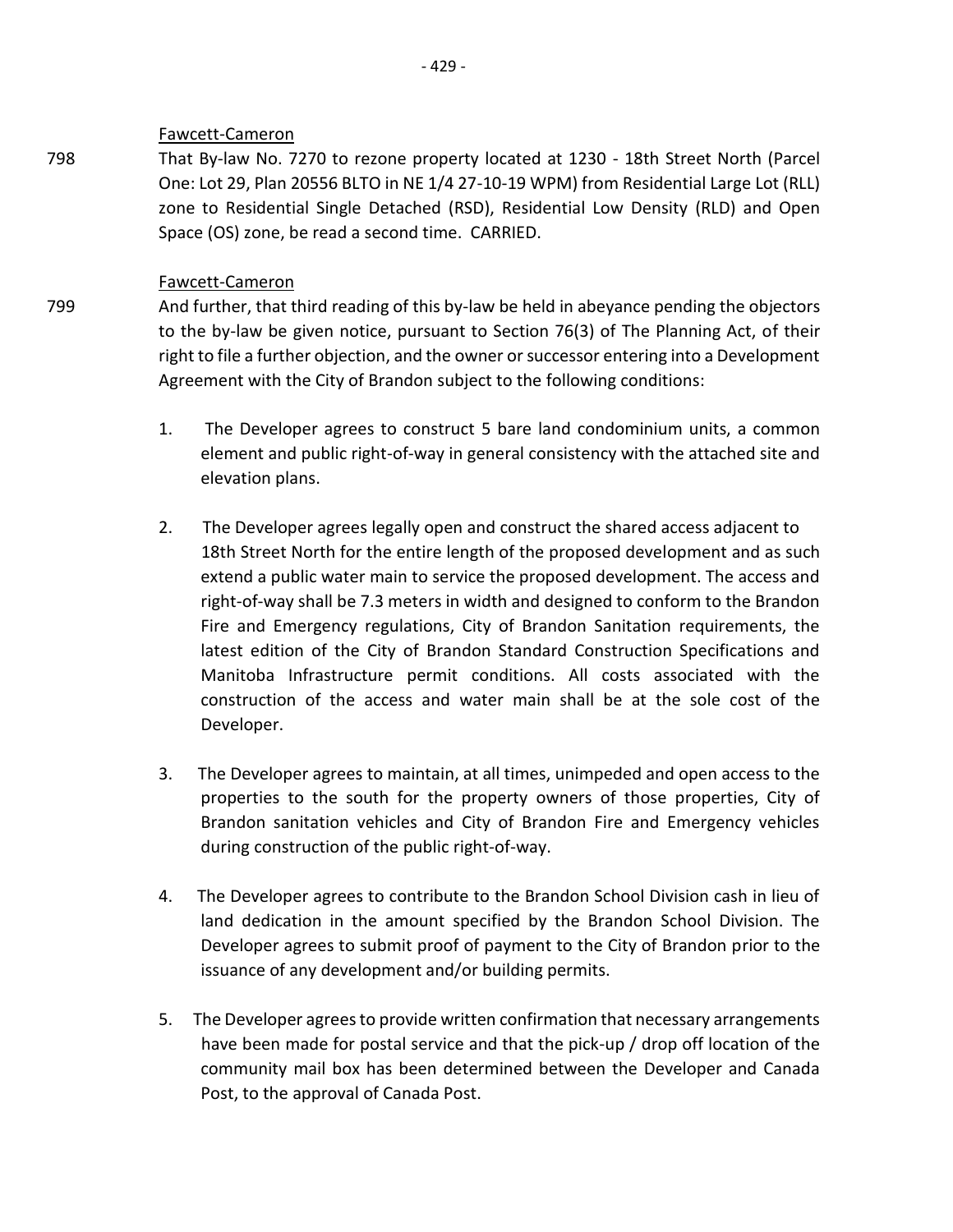- 6. The Developers agrees to contribute \$27,863.29 in development charges for network infrastructure. Payment of such contribution is due upon the execution of development agreement in accordance with Schedule B-3 of the Development Charges By-law. Additional development charges will be charged against any future buildings and will be applied at the time of issuance of a building permit.
- 7. The Developer agrees to contribute \$1,871.20 for a cash-in-lieu of land dedication for public reserve purposes. Payment of such contribution is due upon the execution of development agreement.
- 8. The Developer agrees to apply and receive approval by way of a permit from Manitoba Infrastructure for all work in the 18th Street North provincial right-ofway.
- 9. The Developer agrees to enter into a blanket Easement agreement, over the entire common element, for drainage with the City of Brandon. The drainage Easement Agreement will be registered in series with the Plan of Condominium and Plan of Public Road Opening.
- 10. The Developer agrees to enter into a Private Sewer Agreement with the City of Brandon for the Low Pressure Sewer System, up to and including the connection to a public manhole. The Private Sewer Agreement will be registered in series with the Plan of Condominium and Plan of Public Road Opening.
- 11. The Developer agrees to provide evidence of Easement Agreements with Manitoba Hydro, MTS Inc., and Westman Communications Group, being entered into and registered against title of the Lands, prior to the issuance of any development and/or building permits.
- 12. The Developer agrees to submit a Detailed Cost Estimate for all work to be completed within the City's right-of-way. The detailed cost estimate is to be reviewed and acceptance by the City Engineer, prior to the City executing the development agreement.
- 13. The Developer agrees to submit an Irrevocable Letter of Credit totaling 15% of the accepted detailed cost estimate, prior to the City executing the development agreement.

And that Administration be authorized to prepare a Development Agreement containing all conditions and requirements to protect the City's interests in accordance with any procedures, policies, by-laws and Acts. CARRIED.